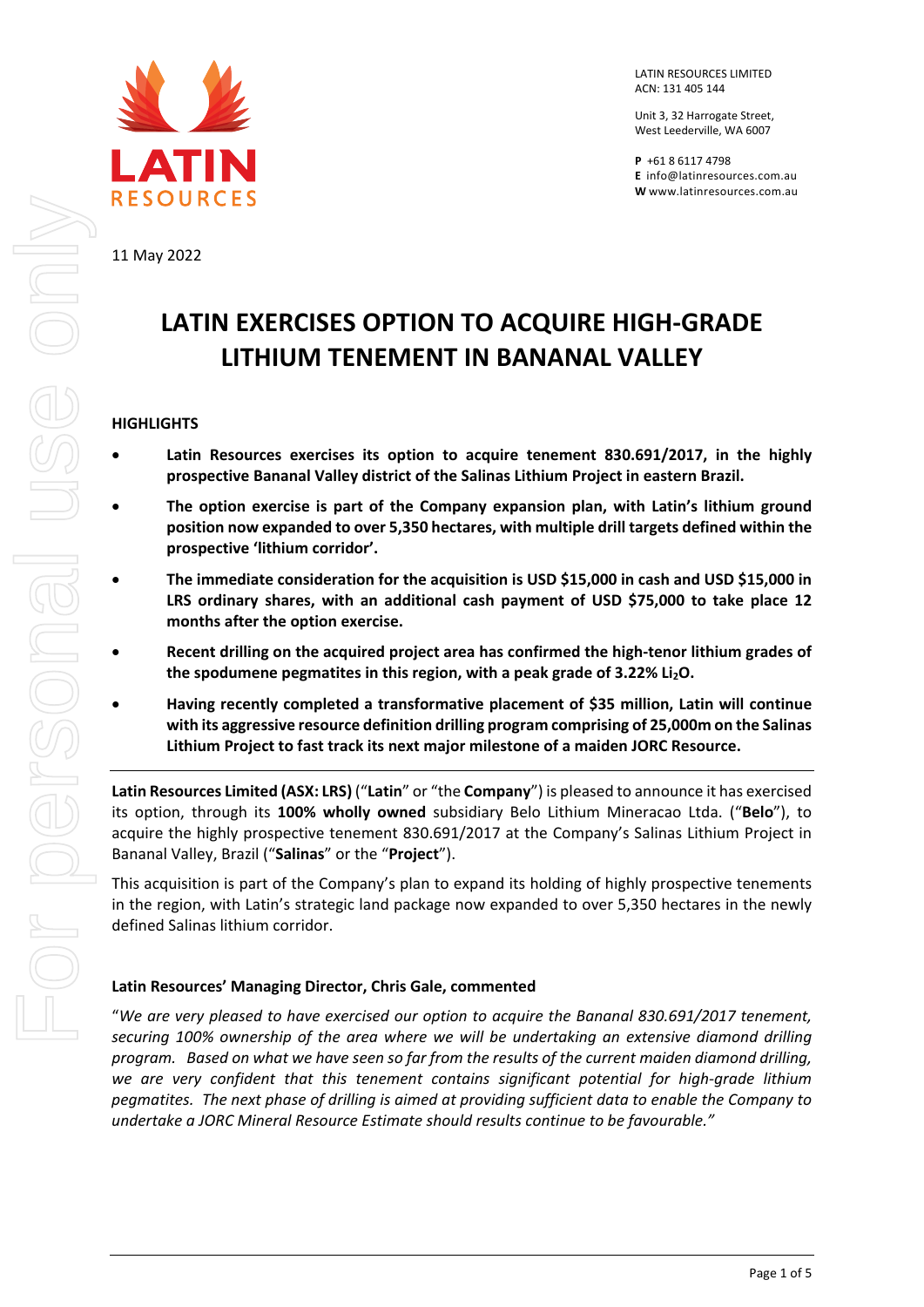

*Figure 1: Salinas Lithium Project location - Minas Gerais District, Brazil*

Results from the Company's maiden diamond drilling campaign on the acquired project area<sup>[1](#page-1-0)</sup>, has confirmed that the spodumene bearing pegmatites in the region contain high-tenor lithium, with the Company recently reporting a number of very high-grade results, including:

| SADD001: 4.31m @ 2.22% Li <sub>2</sub> O from 83.82m         |                                                        |  |  |                                                   |
|--------------------------------------------------------------|--------------------------------------------------------|--|--|---------------------------------------------------|
| Including: $1.13m$ @ 2.85% Li <sub>2</sub> O from 87.0m      |                                                        |  |  |                                                   |
| SADD002: 8.13m @ 2.00% Li <sub>2</sub> O from 111.3m         |                                                        |  |  |                                                   |
| Including: 1.0m $\omega$ 3.22% Li <sub>2</sub> O from 112.3m |                                                        |  |  |                                                   |
|                                                              | and: 3.0m $\omega$ 2.20% Li <sub>2</sub> O from 115.3m |  |  |                                                   |
| SADD003: 17.05m @ 0.95% Li <sub>2</sub> O from 65.65m        |                                                        |  |  |                                                   |
| Including: 4.00m @ 1.96% Li <sub>2</sub> O from 69.65m       |                                                        |  |  |                                                   |
|                                                              | and: 5.15m @ 1.31% Li <sub>2</sub> O from 98.35m       |  |  |                                                   |
| Including: 1.90m @ 2.13% Li <sub>2</sub> O from 98.35m       |                                                        |  |  |                                                   |
| SADD004: 17.38m @ 1.46% Li <sub>2</sub> O from 119.80m       |                                                        |  |  |                                                   |
| Including: 10.20m @ 2.05% Li <sub>2</sub> O from 120.95m     |                                                        |  |  |                                                   |
| Including: 3.05m @ 2.26% Li <sub>2</sub> O from 120.95m      |                                                        |  |  |                                                   |
|                                                              |                                                        |  |  | and: 2.00m @ 3.07% Li <sub>2</sub> O from 127.00m |
| SADD005: 4.25m @ 1.32% Li <sub>2</sub> O from 125.40m        |                                                        |  |  |                                                   |
| Including: 1.05m @ 2.65% Li <sub>2</sub> O from 127.55m      |                                                        |  |  |                                                   |
|                                                              |                                                        |  |  | and: 4.01m @ 1.36% Li <sub>2</sub> O from 159.10m |
| Including: 1.00m @ 1.92% Li <sub>2</sub> O from 161.10m      |                                                        |  |  |                                                   |
| SADD006: 21.1m @ 1.20% Li <sub>2</sub> O from 208.80m        |                                                        |  |  |                                                   |
| Including: 14.00m @ 1.69% Li <sub>2</sub> O from 210.90m     |                                                        |  |  |                                                   |
| Including: 3.00m @ 2.28% Li <sub>2</sub> O from 214.90m      |                                                        |  |  |                                                   |

<span id="page-1-0"></span><sup>1</sup> Refer to ASX Announcement dated 30 March 2022, 11 April 2022 and 26 April 2022 for full details and JORC tables.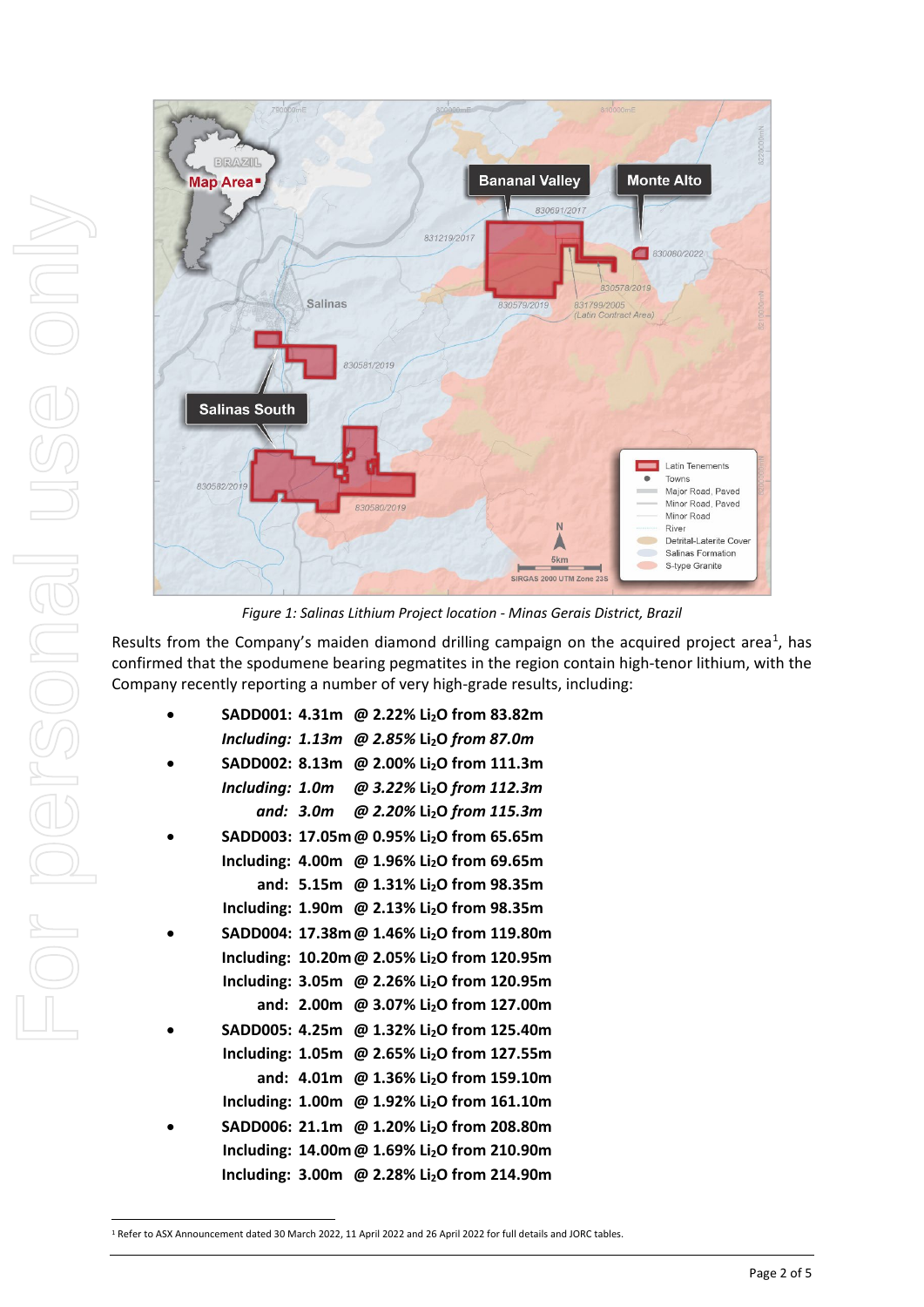The Company has commenced a large systematic drilling campaign over the area aimed at providing sufficient data to undertake a maiden Mineral Resource Estimate ("MRE") for the Salinas Lithium Project, as these results have confirmed the presence of thick high-grade lithium bearing pegmatites over a strike extent of more than 600m (*Figure 2*).

This resource definition drill out is expected to comprise approximately 25,000m of diamond drilling, testing a full 800m strike length of the known high-grade pegmatites, from surface to a down dip depth of around 400m. This activity, with multiple drilling rigs committed to the drill out of the project, will enable the Company to fast track its next major milestone of a maiden JORC Mineral Resource.



*Figure 2: Bananal Valley "Southern Target Area" drill Collar plan showing significant intersections received to date*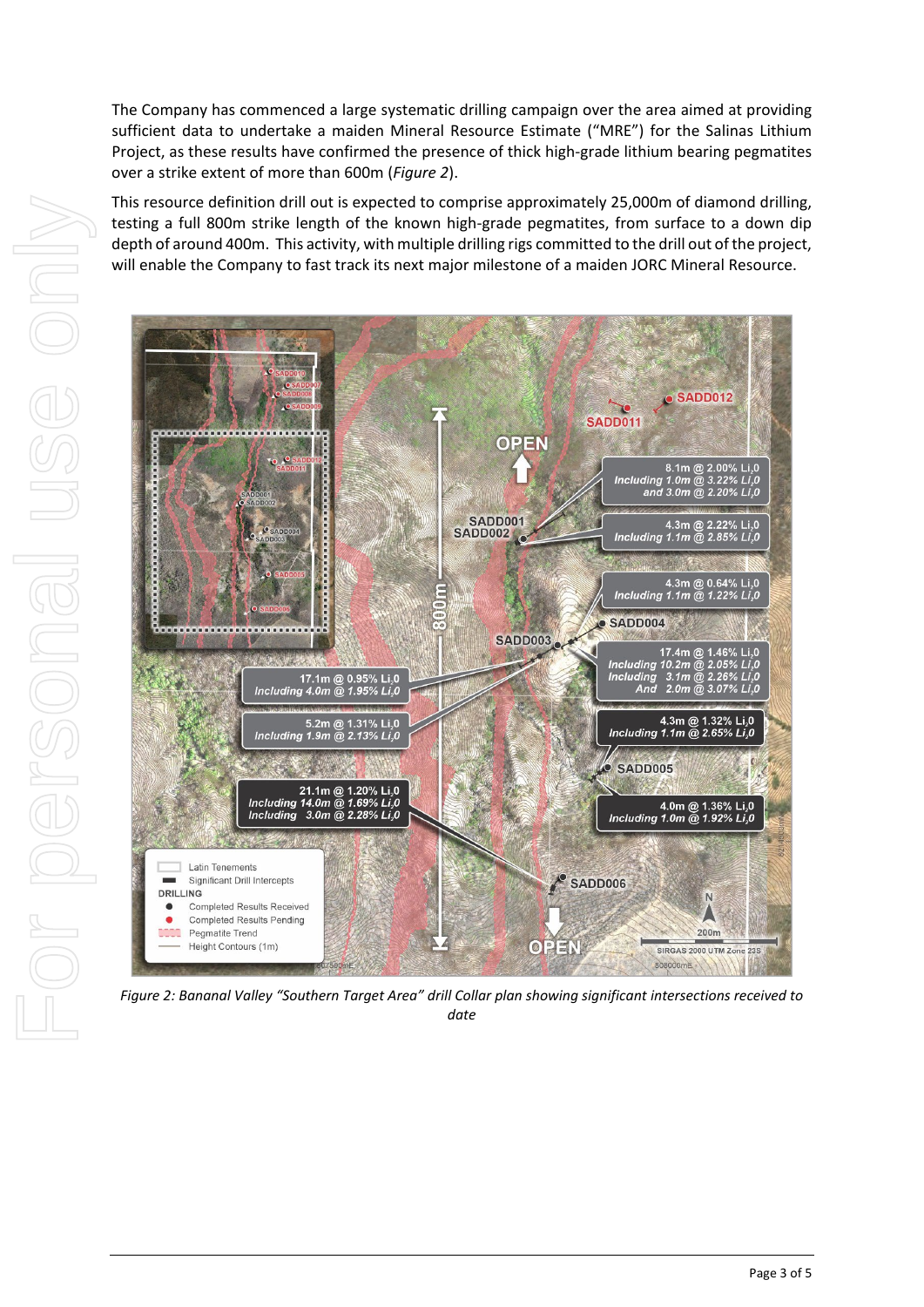## **TERMS OF OPTIONS EXERCISE BASED ON EXCLUSIVE CALL OPTION AGREEMENT ("AGREEMENT")**

Under the terms of the Agreement with the Vendor, Latin Resources Limited ("**Company**") has exercised the option to acquire a 100% interest in tenement 830.691/2017 ("**Call Option**") with the following terms and conditions.

- 1. Upon the exercise of the Call Option, the Company shall pay the Vendor:
	- a) USD\$15,000 in cash, and
	- b) USD\$15,000 in LRS ordinary shares.
- 2. 12 months after the exercise of the Call Option, the Company must pay to the Vendor a further cash payment of USD\$75,000.
- 3. The Vendor retains a net smelter royalty of 3% to be subject to a separate net smelter royalty agreement to be calculated in accordance with an agreed net smelter royalty formula with a buyout sum.
- 4. In addition to the sums referred to above, after the Call Option is exercised, if the Company defines a minimum of 10 million tonnes at 1.3% lithium in any JORC Code resource category, the Company must pay the Vendor, an additional USD\$50,000 in cash and USD\$50,000 in LRS ordinary shares within 30 days of declaration of the JORC Resource. These are milestone payments which are dependent upon a JORC Resource being established.

This Announcement has been authorised for release to ASX by the Board of Latin Resources. For further information please contact:

Chris Gale Executive Director Latin Resources Limited +61 8 6117 4798

Fiona Marshall Senior Communications Advisor White Noise Communications +61 400 512 109

[info@latinresources.com.au](mailto:info@latinresources.com.au) [www.latinresources.com.au](http://www.latinresources.com.au/)